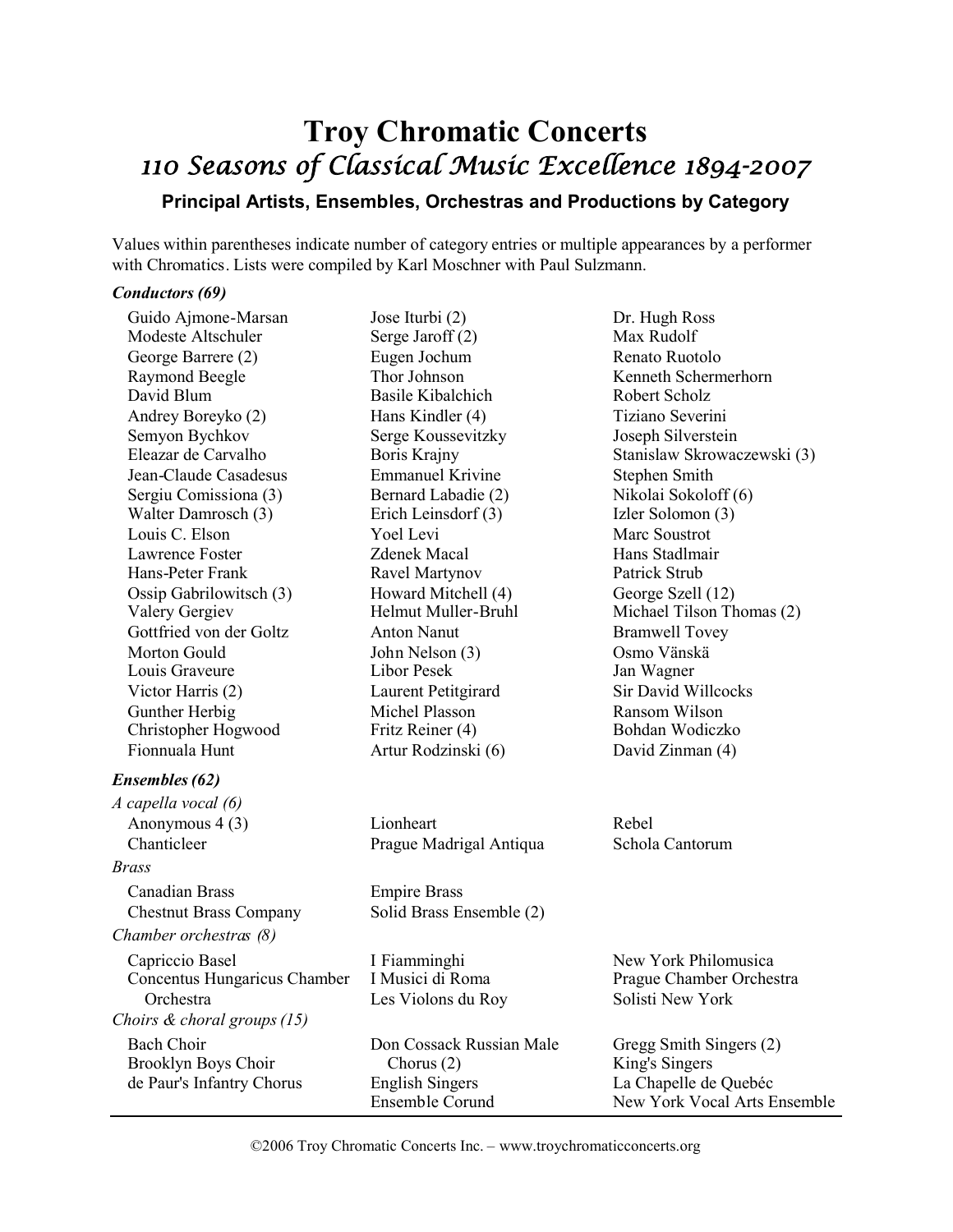| Norman Luboff Choir<br>Russian Symphonic Choir                                           | Trapp Family Choir<br>Vienna Choir Boys                                                                     | Waverly Consort (2)                                                                            |
|------------------------------------------------------------------------------------------|-------------------------------------------------------------------------------------------------------------|------------------------------------------------------------------------------------------------|
| Quartets (11)                                                                            |                                                                                                             |                                                                                                |
| Ames Piano Quartet<br>Arbos String Quartet<br>Bauer-Huberman-Tertis-<br>Salmond Ensemble | <b>Bendix String Quartet</b><br>Colorado String Quartet<br><b>Festival Quartet</b><br>Flonzaley Quartet (3) | Guarneri String Quartet<br>Kneisel Quartet (7)<br>Kronos Quartet<br>The Romeros (guitar) $(2)$ |
| Quintets                                                                                 |                                                                                                             |                                                                                                |
| American Brass Quintet                                                                   | <b>Empire Brass Quintet</b>                                                                                 | New York Brass Quintet                                                                         |
| Trios(7)                                                                                 |                                                                                                             |                                                                                                |
| Bachmann-Klibinoff-Fridman                                                               | Bel Canto Trio                                                                                              | Trio Solisti (2)                                                                               |
| Trio                                                                                     | Diaz Trio                                                                                                   | Zukerman-Karr-Lewis Trio                                                                       |
| Beaux Arts Trio                                                                          | Margulies Trio                                                                                              |                                                                                                |
| Wind ensembles                                                                           |                                                                                                             |                                                                                                |
| <b>Barrere Ensemble</b>                                                                  | Longy Club                                                                                                  |                                                                                                |
| Others $(6)$                                                                             |                                                                                                             |                                                                                                |
| <b>Czech Chamber Soloists</b><br>Graudan Ensemble                                        | Music fom Marlboro<br>La Argentina (Spanish dance)                                                          | In a Persian Garden (song cycle)<br>Servian Folk Cycle (song cycle)                            |
| <b>Principal Musicians &amp; Soloists (185)</b>                                          |                                                                                                             |                                                                                                |
| Cello(11)                                                                                |                                                                                                             |                                                                                                |
| Nikolai Graudan                                                                          | Gregor Piatigorsky                                                                                          | Lucien Schmit                                                                                  |
| Marcel Hubert                                                                            | <b>Leonard Rose</b>                                                                                         | Leo Schulz                                                                                     |
| Hans Kindler                                                                             | Elsa Ruegger                                                                                                | Jacques Thibaud (2)                                                                            |
| Yo-Yo Ma                                                                                 | Felix Salmond (2)                                                                                           |                                                                                                |
| Flute                                                                                    |                                                                                                             |                                                                                                |
| George Barrere (2)<br>Guitar & lute                                                      | Paula Robison                                                                                               |                                                                                                |
| Julian Bream (2)                                                                         | Alexandre Lagoya                                                                                            |                                                                                                |
| Sharon Isbin                                                                             | <b>Christopher Parkening</b>                                                                                |                                                                                                |
| Piano (119)                                                                              |                                                                                                             |                                                                                                |
| Pierre-Laurent Aimard                                                                    |                                                                                                             |                                                                                                |
| Vera Appleton (2)                                                                        | Jeffrey Chappell                                                                                            | Michael Field (2)                                                                              |
| Victor Babin (2)                                                                         | Jean-Philippe Collard                                                                                       | Robert Fizdale                                                                                 |
| <b>Stanley Babin</b>                                                                     | Augusta Cottlow (2)                                                                                         | Leon Fleischer                                                                                 |
| David Bar-Illan (2)                                                                      | Clifford Curzon                                                                                             | Malcolm Frager (3)                                                                             |
| Ethel Bartlett (4)                                                                       | Eugen d'Albert<br>Ivan Davis                                                                                | Ossip Gabrilowitsch<br><b>Rudolf Ganz</b>                                                      |
| Ethel Bartlett (4)<br>Leon Bates (2)                                                     | Robert de Gaetano                                                                                           | Bruno Leonardo Gelber                                                                          |
| Harold Bauer (2)                                                                         | Monique de la Bruchollerie                                                                                  | Arthur Gold                                                                                    |
| Fannie Bloomfield Zeisler                                                                | Anthony di Bonaventura                                                                                      | David Golub                                                                                    |
| Alexander Brailowsky                                                                     | Misha Dichter                                                                                               | Sascha Gorodnitzki                                                                             |
| John Buttrick                                                                            | Amy Dorfman                                                                                                 | Gary Graffman                                                                                  |
| Winifred Byrd                                                                            | Jose Echaniz                                                                                                | Joanana Graudan                                                                                |
| <b>Robert Casadesus</b>                                                                  | Akira Eguchi                                                                                                | Hélène Grimaud                                                                                 |
| Jean Casadesus                                                                           | <b>Brigitte Engerer</b>                                                                                     | Horacio Gutierrez                                                                              |
| Katja Cerovsek                                                                           | Philippe Entremont (2)                                                                                      | Derek Han                                                                                      |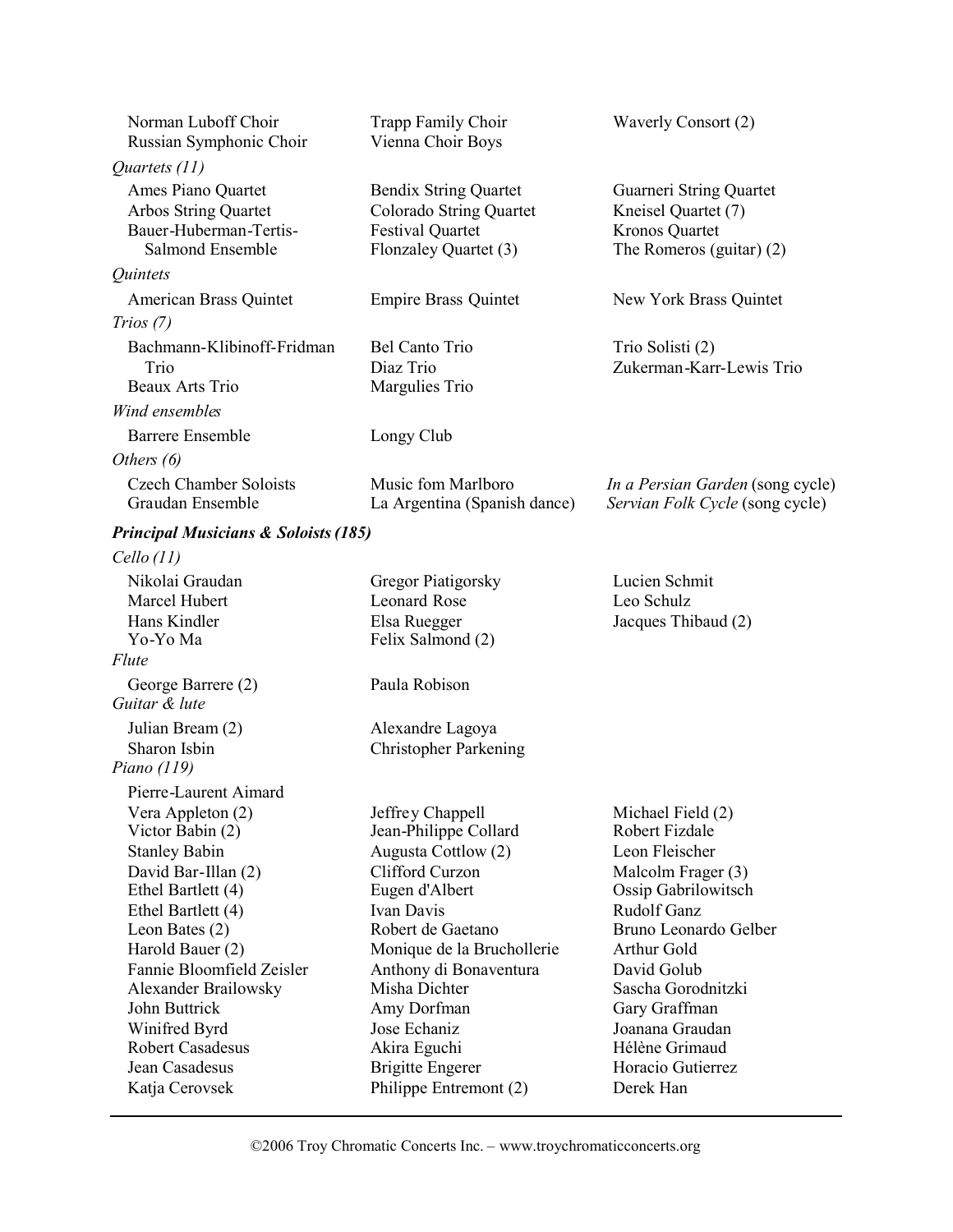Georg Henschel (2) Dame Myra Hess (2) Josef Hofmann (5) Vladimir Horowitz Stephen Hough (3) Jose Iturbi Byron Janis (2) Maryla Jonas Rafael Joseffy Tedd Joselson Lillian Kallir William Kapell Louis Kentner (2) Ruth Laredo (2) William Lawrence Ethel Leginska Robert Levin (3) Mischa Levitski Mischa Levitzki Josef Lhevinne (2) Cecile Licad Dong-Hyek Lim Eugene List Albert Lockwood Louis Lortie *Viola* William Primrose Lionel Tertis *Violin (42)* Henrietta Bach David Bispham James Buswell IV Pina Carmirelli Corey Cerovsek Kyung-Wha Chung Georges Enesco Katherine Fisk Zino Francescatti (2) Szymon Goldberg (2) Jascha Heifetz Bronislaw Huberman Leonora Jackson Sascha Jacobsen *Other* Maurice André, trumpet Andrew Clark, horn *Operas & Operettas*

*Cosi Fan Tutte*, by A. Mozart *The Impresario*, by A. Mozart Radu Lupu Lee Luvisi Marvin Maazel Edward A. MacDowell Guy Maier (2) Witold Malcuzynski Jeffry Marlowe Ronald Marlowe Yolanda Mero Philip Moll Mieczyslaw Munz Thomas Muraco (2) Charles Naegele (2) Emile Naoumoff John Novacek Guiomar Novaes John O'Conor Garrick Ohlsson (2) Nikolai Orloff Ignace Jan Paderewski (2) Jon Kimura Parker Lee Pattison (2) Max Pauer John Powell Menahem Pressler

Dylana Jenson Leila Josefowicz Mark Kaplan Nigel Kennedy Young Uck Kim (2) Paul Kochanski Fritz Kreisler (3) Jaime Laredo Maude MacCarthy Henri Marteau Robert McDuffie Yehudi Menuhin Nathan Milstein Erica Morini (2)

Evelyn Glennie, percusion Edgar Meyer, double-bass

Salvatore Baccaloni Opera Company

Raoul Pugno Sergei Rachmaninoff (2) Alfred Reisenauer Rae Robertson (3) Santiago Rodriguez Charles Rosen Stuart Ross Artur Rubinstein Abbott Ruskin Emil Sauer Andre-Michel Schub (2) Rudolf Serkin Ruth Slenczynska Barry Snyder Susan Starr Ronald Turini Ernst von Dohnanyi Vitya Vronsky Diane Walsh Andre Watts Juana Zayas Edward Zeldenrust Lilya Zilberstein

Marie Nichols Mark O'Connor Kathleen Parlow Alexandre Petschnikoff (2) Michael Rabin (2) Nadja Salerno-Sonnenberg Ilya Schkolnick Berl Senofsky Gil Shaham Mikhail Simonyan Albert Spaulding (2) Patricia Travers Efrem Zimbalist Pinchas Zukerman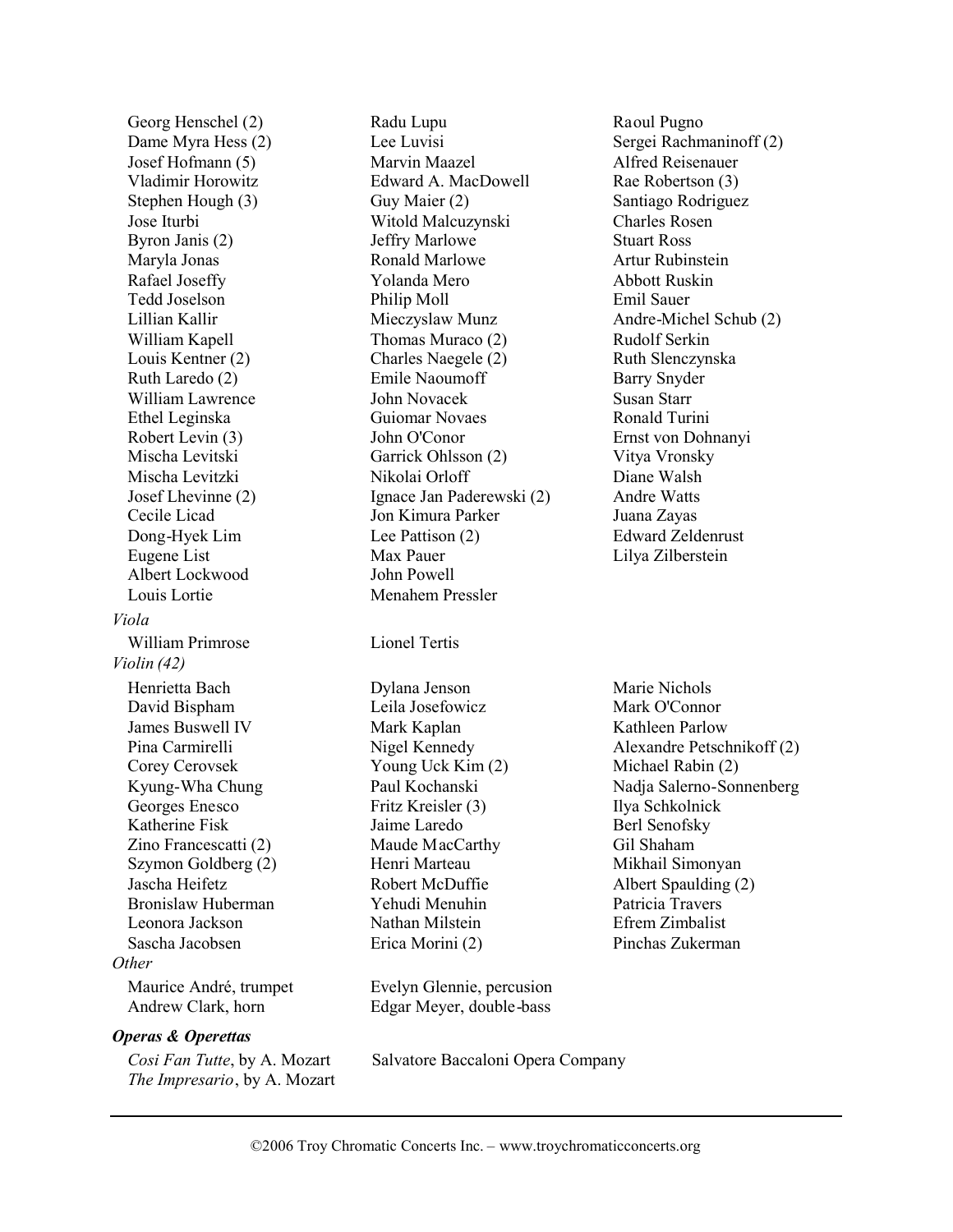#### *Orchestras (59)*

American Chamber Orchestra American Symphony Orchestra Atlanta Symphony Orchestra Baltimore Symphony (3) Barrere Little Symphony (2) BBC Scottish Symphony Orchestra Berliner Symphoniker Boston Symphony Budapest Chamber Orchestra Buffalo Philharmonic (3) Chamber Music Society of Lincoln Center (2) Cincinnati Symphony Orchestra (3) Cleveland Orchestra (24) Cologne Chamber Orchestra Columbus Philharmonic Orchestra Czech Philharmonic Orchestra Detroit Symphony Orchestra (5) Esterhazy Orchestra Freiburg Baroque Orchestra Hamburg Symphony Handel & Haydn Society Orchestra Helsingborgs Symfoniorkester Het Residentie Orkest (Hague Philharmonic) Houston Symphony Indianapolis Symphony (5) Irish Chamber Orchestra Kirov Orchestra of the Mariinsky Theatre Les Violons du Roy (2) Little Symphony L'Orchestre du Capitole de Toulouse

Luxembourg Philharmonic Orchestra Milwaukee Symphony Minneapolis Symphony (2) Minnesota Orchestra Munich Chamber Orchestra Nashville Symphony Orchestra National Symphony Orchestra (8) New York Philomusica (2) New York Pro Musica New York Symphony Orchestra (3) Odense Symphony Orchestra Orchestra San Pietro of Naples Orchestra Stabile di Bergamo Orchestre National de Lille Orchestre National de Lyon Orchestre Philharmonique de France Orchestre Symphonique Francais Orpheus Chamber Orchestra (2) Paul Kuentz Chamber Orchestra Pittsburgh Symphony (3) Polish Radio National Symphony Prague Symphony Orchestra Rochester Philharmonic Orchestra (9) Russian National Orchestra (2) Russian Symphony Slovenian Philharmonic of Yugoslavia St. Louis Symphony St. Petersburg State Orchestra Stuttgart Chamber Orchestra

#### *Female Singers (69)*

*Contralto (8)* Marian Anderson Clara Clemens Maureen Forrester Tilly Koenan Florence Kopleff Kathryn Meisle Gertrude Pitzinger Emma Roberts (*mezzo contralto*) *Mezzo soprano (20)* Emma Roberts Merle Alcock Betty Allen (2) Sophie Braslau (2) Marie Brema Bruna Castagna Julia Culp Marguerite D'Alvarez Cloe Elmo Elena Gerhardt (2) Louise Homer Anna Kaskas Carolina Lazzari Margarete Matzenauer Mary McMurray Mildred Miller (2) Elena Niklaidi Sigrid Onegin (2) Ernestine Schumann-Heink (3) Blanche Thebom Jennie Tourel *Soprano (41)* Suzanne Adams Adele Addison Margarita Alaverdian Kathleen Battle (2) Lucrezia Bori Lisa Della Casa Anna Case Kyung-Wha Chung Gina Cigna